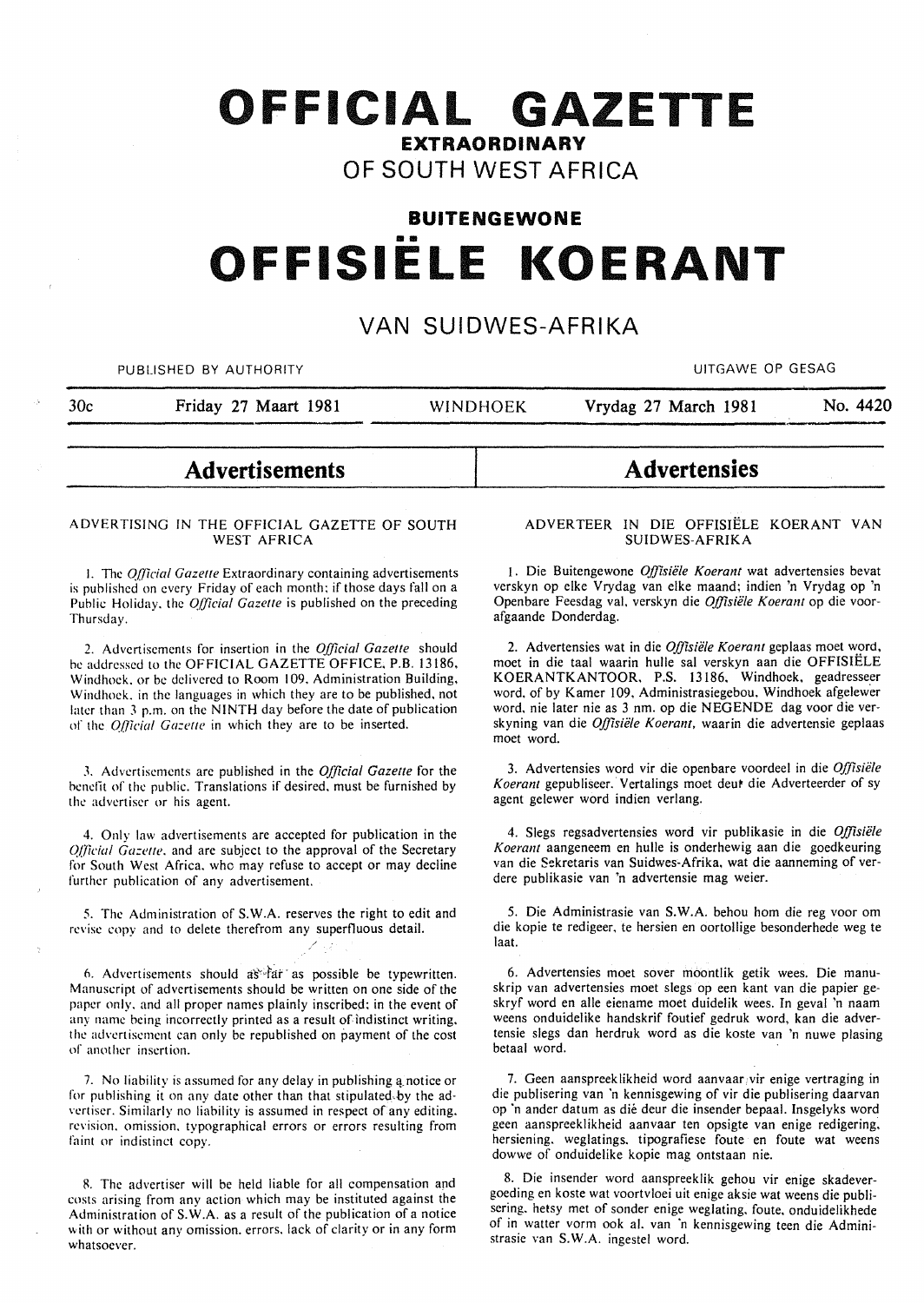10. The charge for the insertion of notices is as follows and is payable in the form of cheques, bills, postal or money orders:

#### LIST OF FIXED TARIFF RATES

| Standardised notices                                                                                                 | Rate per<br>insertion |
|----------------------------------------------------------------------------------------------------------------------|-----------------------|
|                                                                                                                      | R                     |
| Administration of Estates Acts notices: Forms J. 297                                                                 |                       |
|                                                                                                                      | 2,00                  |
|                                                                                                                      | 5,00                  |
|                                                                                                                      | 5,00                  |
| Change of name (four insertions)                                                                                     | -25,00                |
|                                                                                                                      | 6,00                  |
| Insolvency Act and Company Acts notices: J 28, J 29,                                                                 |                       |
|                                                                                                                      | 4.00                  |
| N.B. - Forms 2 and 6 - additional statements ac-<br>cording to word count table, added to the basic<br>tariff.       |                       |
|                                                                                                                      | 2,00                  |
| Naturalisation notices (including a reprint for the ad-                                                              |                       |
|                                                                                                                      | 2.00                  |
| Slum Clearance Court notices, per premises                                                                           | 4,00                  |
| Third party insurance claims for compensation                                                                        | 2.50                  |
| Unclaimed moneys - only in the extraordinary                                                                         |                       |
| Official Gazette, closing date 15 January (per en-                                                                   |                       |
| try of "name, address and amount")                                                                                   | 0,80                  |
|                                                                                                                      |                       |
| Company notices:<br>Short notices: Meetings, resolutions, offer of com-<br>promise, conversion of company, voluntary |                       |
| windings-up; closing of transfer or members'                                                                         |                       |
| registers and/or declaration of dividends<br>Declaration of dividend with profit statements, in-                     | 11,00                 |
| Long notices: Transfers, changes with respect to<br>shares or capital, redemptions, resolutions, volun-              | 25,00                 |
|                                                                                                                      | 37,00                 |
| Liquidator's and other appointees' notices                                                                           | 7,00                  |
| Liquor Licence notices (in extraordinary Gazettes,                                                                   |                       |
| viz. June/Tvl, November/Cape, January/O.F.S.,                                                                        |                       |
| April/Natal), per bilingual application                                                                              | 7.00                  |
| Orders of the Court:                                                                                                 |                       |
| Provisional and final liquidations or sequestra-                                                                     |                       |
|                                                                                                                      | 14,00                 |
| Reductions or changes in capital mergers, offer of                                                                   |                       |
|                                                                                                                      | 37,00                 |
| Judicial managements, curator bonis and similar                                                                      |                       |
|                                                                                                                      | 37,00                 |
|                                                                                                                      | 4,00                  |
| Supersessions and discharge of petitions (J 158)                                                                     | 4,00                  |
| Sales in execution and other public sales:                                                                           |                       |
|                                                                                                                      | 18.00                 |
| Public auctions, sales and tenders:                                                                                  |                       |
|                                                                                                                      | 6,00                  |
|                                                                                                                      | 15.00                 |

9. Die jaarlikse intekengeld op die *Offisiële Koerant* is R12.50 posvry in hierdie Gebied en die Republiek van Suid-Afrika, verkrygbaar by die here Die Suidwes-Drukkery Beperk, Posbus 2196, Windhoek. Oorsese intekenaars moet posgeld vooruit betaal. Enkel eksemplare van die Offisiële Koerant is verkrygbaar van die here Die Suidwes-Drukkery Beperk. Posbus 2196, Windhoek, teen 30c per eksemplaar: Eksemplare word vir slegs twee jaar in voorraad gehou.

10. Die koste vir die plasing van kennisgewings is soos volg en is betaalbaar by wyse van tjeks. wissels, pos- of geldorders:

## LYS VAN VASTE TARIEWE

| Gestandaardiseerde kennisgewings                                                                              | Tarief per<br>plasing |
|---------------------------------------------------------------------------------------------------------------|-----------------------|
|                                                                                                               | R<br>6.00             |
|                                                                                                               | 5.00                  |
| Boedelwettekennisgewings: Vorms J. 297, J. 295, J.                                                            |                       |
|                                                                                                               | 2.00                  |
| Derdeparty-assuransie-eise om skadevergoeding                                                                 | 2,50                  |
| Insolvensiewet- en maatskappywettekennisgewings: J                                                            |                       |
|                                                                                                               | 4.00                  |
| L.W. - Vorms 2 en 6 - bykomstige verklarings<br>volgens woordetal-tabel, toegevoeg tot die basiese<br>tarief. |                       |
|                                                                                                               |                       |
| Naamsverandering (vier plasings)<br>Naturalisasiekennisgewings (insluitende 'n herdruk vir                    | 25,00                 |
|                                                                                                               |                       |
| Onopgeëiste geld — slegs in die buitengewone Offi-                                                            | 2.00                  |
| siële Koerant, sluitingsdatum 15 Januarie (per in-                                                            |                       |
| skrywing van "naam, adres en bedrag")                                                                         | 0.80                  |
|                                                                                                               | 5,00                  |
| Slumopruimingshofkennisgewings, per perseel                                                                   | 4.00                  |
| Verlore lewensversekeringspolisse                                                                             | 2,00                  |
|                                                                                                               |                       |
| Nie-gestandaardiseerde kennisgewings                                                                          |                       |
| Dranklisensie-kennisgewings (in buitengewone Offi-                                                            |                       |
| siële koerante, t.w. Junie/Tvl. November/Kaap,                                                                |                       |
| Januarie/O.V.S., April/Natal) per tweetalige aan-                                                             |                       |
|                                                                                                               | 7.00                  |
|                                                                                                               |                       |
| Geregtelike en ander openbare verkope:                                                                        |                       |
| Openbare veilings, verkope en tenders:                                                                        | 18.00                 |
|                                                                                                               |                       |
|                                                                                                               | 6.00                  |
|                                                                                                               | 15,00<br>23.00        |
| Handelsmerke in Suidwes-Afrika                                                                                | 11.00                 |
| Likwidateurs en ander aangesteldes se kennisgewings                                                           | 7.00                  |
|                                                                                                               |                       |
|                                                                                                               |                       |
| Maatskappykennisgewings:                                                                                      |                       |
| Kort kennisgewings: Vergaderings, besluite, aan-                                                              |                       |
| bod van skikking, omskepping van maatskappy,                                                                  |                       |
| vrywillige likwidasies, ens.; sluiting van oordrag-<br>of lederegisters en/of verklarings van dividende       |                       |
| Verklaring van dividende met profystate, notas in-                                                            | 11,00                 |
|                                                                                                               | 25.00                 |
| Lang kennisgewings: Oordragte, veranderings met                                                               |                       |
| betrekking tot aandele of kapitaal, aflossings, be-                                                           |                       |
|                                                                                                               | 37.00                 |
|                                                                                                               |                       |
| Orders van die Hof:                                                                                           |                       |
| Voorlopige en finale likwidasies of sekwestrasies                                                             | 14.00                 |
| Verlatings of veranderings in kapitaal, samesmel-                                                             |                       |
|                                                                                                               | 37.00                 |
| Geregtelike besture, kurator bonis en soortgelyke                                                             |                       |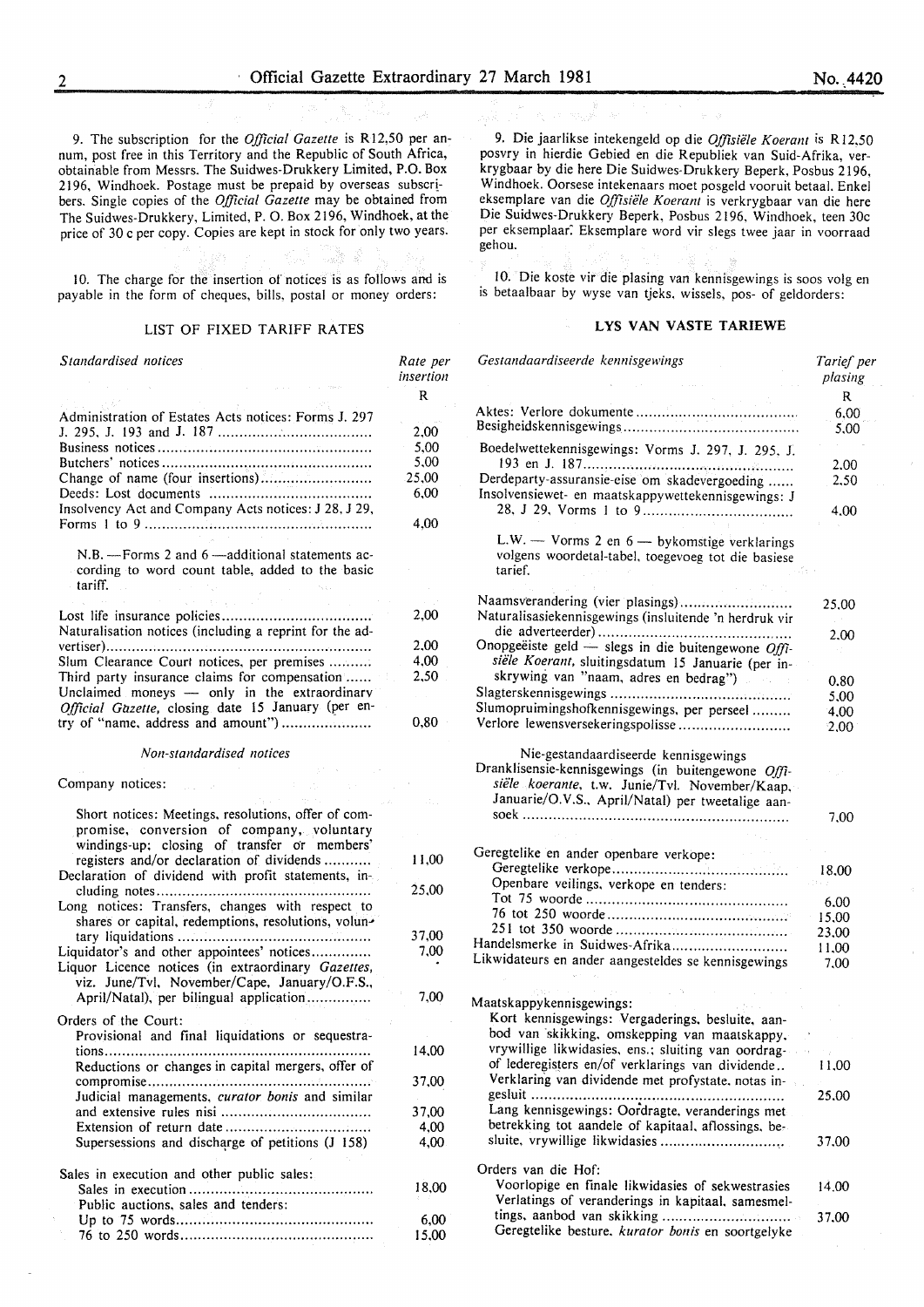| 23.00 |
|-------|
| 11.00 |

#### Vorm/Form J 187

## LIQUIDATION AND DISTRIBUTION ACCOUNTS IN DECEASED ESTATES· LYING FOR INSPECTION

In terms of section 35(5) of Act 66 of 1965, notice is hereby given that copies of the liquidation and distribution accounts (first and final, *unless otherwise stated)* in the estates specified below will be open for the inspection of all persons interested therein for a period of 21 days (or shorter or longer if *specially stated)* from the date spe, .11ed or from the date of publication hereof, whichever may be the later, and at the offices of the Masters and Magistrates as stated.

Should no objection thereto be lodged with the Masters concem ed during the specified period, the executors will proceed to make payments in accordance with the accounts.

275/77 - SEELENBINDER Werner Otto Franz 130104 5009 00 9 Windhoek, South West Africa Marie Louise Seelenbinder (born Fontaine) Windhoek F. M. Oehl Trust Windhoek

489/80 - CHRISTIANS Willem Jakobus Petrus Windhoek, Suidwes-Afrika Katharina Christians (gebore Van Wyk) Windhoek F.M. Oehl Trust Windhoek

## Vorm/Form J 193

## NOTICE TO CREDITORS IN DECEASED ESTATES

All persons having claims against the estates mentioned below are hereby called upon to lodge their claims with the executors concerned, within 30 days (or otherwise as indicated) calculated from the date of publication hereof. The information is given in the following order: Estate number, surname and christian names. date of birth, identity number, last address, date of death; surviving spouse's names. surname date of birth and identity number; name and address of executor or authorised agent, period allowed for lodgement of claims if *other than* 30 *days.* 

12/81 - VIËTOR Cornelius Ulfert 1 February 1892 920201 5003 00 0 5, Wasserfall Street Swakopmund 8 December 1980 Lorentz & Bone Swakopmund ·

104/81- DE SCANDE Catharina Johanna Jacoba 02 09 1916 160902 0010 00 2 Plaas "Mooiplaas" Nr. 386 Distrik Grootfontein 06 02 1981 John Alfred de Scande 25 12 1908 081225 5011 00 7 Barclays-Nasionale Bank Beperk Windhoek

525/80 - OLIVIER Bernardus Lambertus Saayman 22 01 1915 150122 5016 00 1 Grootfontein 19 07 1980 Barclays-Nasionale Bank Beperk Windhoek

78/81- BOTHA Catharina Jacoba 10 10 1939 391010 0044 00 4 Tsumeb 11 01 1981 Barclays Nasionale Bank Beperk Windhoek

|                                                    | 37.00 |
|----------------------------------------------------|-------|
| Verlenging van keerdatum                           | 4.00  |
| Tersydestellings en afwysings van petisies (J 158) | 4.00  |

## UKWIDASIE- EN DISTRIBUSffiREKENING IN BESTORWE BOEDELS WAT TER INSAE LE

Ingevolge artikel 35(5) van Wet 66 van 1965; word hierby kennis gegee dat duplikate van die likwidasie- en distribusierekenings (eerste en finale, *tensy anders venneld)* in die boedels hieronder vermeld, in die kantore van die Meesters en Landdroste soos vermeld en gedurende 'n tydperk van 21 dae (of korter of Ianger *indien spesiaal vermeld)* vanaf gemelde datums of vanaf datum van publikasie hiervan, as dit later is, ter insae lê van alle persone wat daarby belang het.

Indien binne genoemde tydperk geen besware daarteen by die betrokke Meesters ingedien word nie, gaan die eksekuteurs oor tot die uitbetalings ingevolge gemelde rekenings.

184/80 - KROH Christine 940702 0005 00 3 Ouetehuis Otjiwarongo Otjiwarongo Windhoek Barclays-Nasionale Bank Beperk Windhoek

## KENNISGEWING AAN KREDITEURE IN BESTORWE BOEDELS

Alle persone wat vorderinge het teen die boedels hieronder vermeld, word hierby versoek om hul vorderinge by die betrokke eksekuteurs en binne 'n tydperk van 30 dae (of andersins soos aangedui) gereken vanaf die datum van publikasie hiervan in te lewer. Die inligting word verstrek in die volgorde: Boedelnommer, familienaam en voorname, geboortedatum, persoonsnommer, laaste adres, datum oorlede; nagelate eggenoot(note) se name. familienaam. geboortedatum en persoonsnommer; naam en adres van eksekuteurs of gemagtigde agent, tydperk toegelaat vir lewering van vorderings *indien anders as* 30 *dae.* 

84/81 - PRETORIUS Stephanus 30 07 1960 600730 5097 00 7 Windhoek 17 2 81 S. C. Pretorius, Windhoek

83/81 - DAVIN Ada Catharina 5 Mei 1894 940505 0009 00 2 Kasteelstraat 35m Windhoek 21 Januarie 1981 Volkskas Beperk Pretoria

458/80 - BÖCKMANN Heinrich August Arnold Böckmann 27 February 1920 200227 5024 10 1 Farm Voorspoed No. 120 District Otjiwarongo S.W.A. 12 October 1980 Lorentz & Bone Swakopmund 9000

89/81 - NEUMEISTER Friedrich Wilhelm 28 November 1891 911128 5003 10 54 Kurze Street Swakopmund 8 January 1981 Lorentz & Bone Swakopmund 9000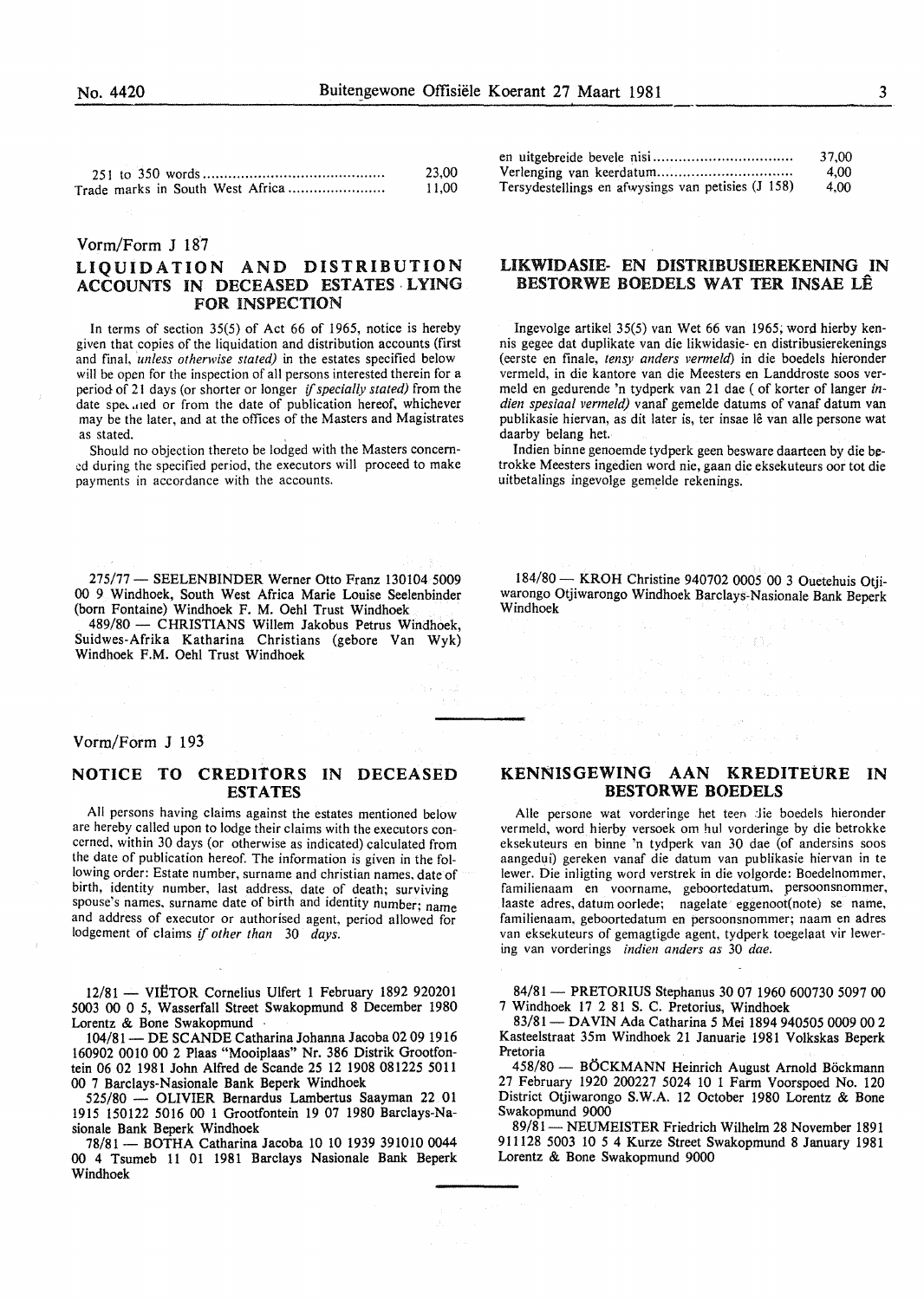Vorm/Form 519

#### LIQUIDATION AND DISTRIBUTION ACCOUNT IN DE-CEASED ESTATE LYING FOR INSPECTION

In terms of section 35 (5) of Act 66 of 1965 notice is hereby given that the liquidation and distribution account in the Estate specified in the Schedule will be open for the inspection of all persons interested therein for a period of 21 days fromt he date of publication hereof (or otherwise as indicated) at the offices of the Master of the Supreme Court and Magistrate, as stated.

Should no objection thereto be lodged with the Master during the specified period, the Executor will proceed to make payment in accordance therewith.

41/81- TIETZ Judith Lucy 000203 0002 00 6 Grootfontein Eerste en Finale Likwidasie Distribusie Rekening 27 03 1981 Windhoek Grootfontein Standard Bank SWA Ltd Windhoek

289/80 - BRITS Jurie Hendrik 171223 5009 007 Aranos Tweede en Finale Likwidasie- en Distribusierekening Brits Catharina Johanna Maria 27 Maart 1981 Windhoek Aranos Standard Bank SWA Bpk Windhoek

## Vorm/Form 3

## EXTENSION OF TIME WITHIN WHICH TO LODGE LIQUIDATION ACCOUNTS AND PLANS OF DISTRIBUTION OR CONTRIBUTION IN SEQUESTRATED ESTATES OR COMPANIES BEING WOUND UP

Pursuant to section 109(1) of the Insolvency Act, 1936, and sec tion  $135$  (1) (c) of the Companies Act, 1926, notice is hereby given that after the expiration of a period of  $\overline{14}$  days as from the date of publication hereof, it is the intention of the trustees or liquidators, as the case may be; of the sequestrated estates or companies being wound up mentioned below, to apply to the respective Masters for an extension of time, as specified below, within which to lodge liquidation accounts and plans of distribution or contribution.

#### LIKWIDASIE EN DISTRIBUSIEREKENING IN BESTORWE BOEDEL WAT TER INSAE LÊ

Ingevolge artikel 35 (5) van Wet 66 van 1965 word hierby kennis gegee dat die likwidasie- en distribusierekening in die Boedel in die Bylae vermeld in die kantore van die Meester van die Hooggeregshof en Landdros soos vermeld vir 'n tydperk van 21 dae vanaf die datum van publikasie hiervan (of andersins soos aangedui) ter insae sal lê vir alle persone wat daarby belang het.

Indien geen besware daarteen by die Meester binne die gemelde tydperk ingedien word nie, sal die eksekuteur tot uitbetaling daarvolgens oorgaan.

516/80 - VAN VUUREN Christian de Wet 280722 5010 00 4 Otjiwarongo Eerste en Finale Likwidasie- en Distribusierekening Van Vuuren Johanna Magrita 27 Maart 1981 Windhoek Otjiwarongo Standard Bank SWA Bpk Windhoek

## VERLENGING VAN TERMYN VIR INDIENING VAN LIKWIDASIE-, DISTRIBUSIE- OF KONTRI-BUSIEREKENINGS IN GESEKWESTREERDE BOEDELS OF MAATSKAPPYE IN LIKWIDASIE

Ingevolge artikel 109(1) van die Insolvensiewet, 1936, en artikel 135(1) (c) van die Maatskappywet, 1926, word hierby kennis gegee dat kurators of likwidateurs van die gesekwestreerde boedels of maatskappye in likwidasie, na gelang van die geval hieronder vermeld voornemens is om na afloop van 'n termyn van 14 dae vanaf die datum van die publikasie hiervan, die betrokke Meesters om 'n verlenging van die termyne hieronder genoem, vir die indiening van likwidasie-, distribusie- of kontribusierekenings te versoek.

W8/80 - INSOLVENTE BOEDEL Louis Janse van Rensburg Johannes Arnoldus Botma 22 Augustus 1980 22 02 1981 3 maande Windhoek J. A. Botma Keetmanshoop

## Vorm/Form 2 MEETING OF CREDITORS IN SEQUESTRATED ESTATES OR COMPANIES BEING WOUND UP

Pursuant to sections 41 and 42 of the Insolvency Act, 1936, sections 1 79 and 182 of the Companies Act, 1926, and sections 3 39 and 366 of the Companies Act, 1973, notice is hereby given that a meeting of creditors will be held in the sequestrated estate or companies being wound up mentioned below, indicating the number of estate/company; the name and description of estate/company; the date. hour and place of meeting and the purpose of meeting.

Meetings in a place in which there is a Master's Office, will be held before the Master; elsewhere they will be held before the Magistrate.

#### BYEENKOMS VAN SKULDEISERS IN GESEKWESTREERDE BOEDELS MAATSKAPPYE IN LIKWIDASIE OF

Ingevolge artikels 41 en 42 van die Insolvensiewet, 1936, artikels 179 en 182 van die Maatskappywet, 1926, en artikels 339 en 366 van die Maatskappywet, 1973, word hierby kennis gegee dat 'n byeenkoms van skuldeisers in die gesekwestreerde boedels of maatskappye in likwidasie hieronder vermeld, gehou sal word met aanduiding van die nommer van boedel/maatskappy; die naam en beskrywing van boedel/maatskappy; die datum, uur en plek van byeenkoms en die doe! van byeenkoms.

In 'n plek waarin 'n kantoor van 'n Meester is, word die byeenkoms voor die Meester gehou en in ander plekke voor die Landdros.

W8/80 - INSOLVENTE BOEDEL Louis Janse van Rensburg 10 April 1981 10 vm Meester van die Hooggeregshof Windhoek 1. Bewys van eise 2. Behandeling van Kurator se rapport 3. Om die Kurator opdrag te gee met betrekking tot die verkoping van hotelinventaris J. A. Botma Keetmanshoop.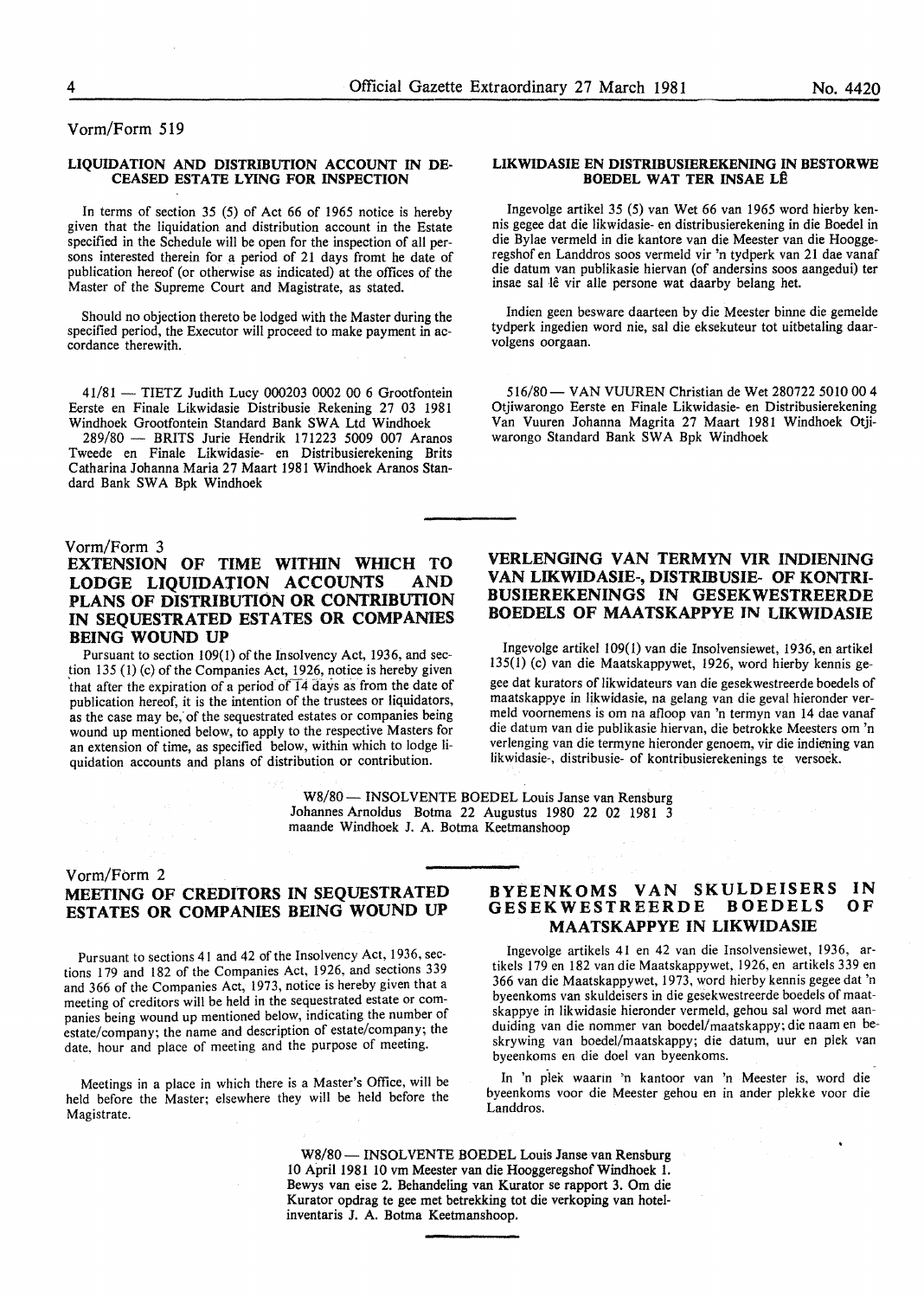#### Form/Vorm 6

## APPLICATION FOR REHABILITATION

Pursuant to section 124 of the Insolvency Act, 1936, notice is hereby given that the insolvents mentioned below will.apply for their rehabilitation on the dates, at the times and places and upon the grounds as therein set forth opposite their respective names indicating number of estate; full name and description of insolvent (including his date of birth and identity number) and place of business or residence, date when estate sequestrated, and address, occupation or status of insolvent at the time of that date; division of Supreme Court to which and date and time on which application will be made; ground of application.

## AANSOEK OM REHABILITASIE

Ingevolge artikel 124 van die Insolvensiewet; 1936, word hierby kennis gegee dat die insolvente persone hieronder genoem om hul rehabilitasie aansoek sal doen op die datums, tye en zplekke en om die redes wat daarin teenoor hulle onderskeie name aangedui is, met aanduiding van nommer van boedel; voile naam en beskrywing van insolvent (met inbegrip van sy geboortedatum en persoonsnommer) en plek van besigheid of woonplek; datum waarop boedel gesekwestreer is, en adres, betrekking of status van insolvent ten tye van daardie datum; afdeling van Hooggeregshof waarby en datum en tyd wanneer aansoek gedoen sal word; rede van aansoek.

W19/74- KUNTZSCH Walter Dietrich 3802110100237 11 Februarie 1938 Ten tyde van insolvensie 'n onafhanklike boekhouer en werksaam en woonagtig te Schanzenweg 23, Windhoek en tans in diens van Hoch und Tief (Pty) Ltd en woonagtig te Slaterstraat, Nr. 8, Windhoek2 Augustus 1974Vrydag 8 Mei 1981 10h00 v.m. SWA Windhoek Artikel 124 van Wet 24 van 1936 soos gewysig.

Vorm/Form J 28

## ESTATES OR COMPANIES SEQUESTRATED OR WOUND UP PROVISIONALLY

Pursuant to section 17 (4) of the Insolvency Act, 1936, and section 356 (1) of the Companies Act, 1973, notice is hereby given by the Masters of the Supreme Court that the estates or companies mentioned below have been sequestrated or wound up provisionally by order of the said Court.

## BOEDELS OF MAATSKAPPYE WAT VOOR-LOPIG GESEKWESTREER OF GELIKWIDEER IS

Ingevolge artikel 17 (4) van die Insolvensiewet, 1936, en artikel 356 (1) van die Maatskappywet, 1973, word hierby deur die Meesters van die Hooggeregshof kennis gegee dat die boedels of maatskappye hieronder vermeld voorlopig op las van genoemde Hof gesekwestreer of gelikwideer is.

W4/81 - OMATAKO BANDESENTRUM (Proprietary) Limited having its principal place of business at Main Street, Okahandja. 18th March 1981 South West Afrikcan Atlanta Sales Limited Meester van die Hooggeregshof

## Vorm/Form 5

## PAYMENT OF DIVIDENDS AND COLLECTION OF CONTRIBUTIONS IN SEQUESTRATED ESTATES OR COMPANIES BEING WOUND UP

The liquidation accouns and plans of distribution or contribution in the sequestrated estates or companies being wound up, as the case may be, mentioned below having been confirmed on the date therein mentioned, notice is hereby given, pursuant to section 113 (1) of the Insolvency Act, 1936, section 139 (2) of the Companies Act, 1926, and section 409(2) of the Companies Act, 1973, that dividends are in the course of payment or contributions are in the course of collection in the said estates or companies as set forth below and that every creditor liable to contribution is required to pay to the trustee or liquidator the amount for which he is liable at the address mentioned below.

The particulars are given in the following order: Number of estate/company; name and description of estate/company; date when account confirmed; whether a dividend is being paid or contribution being collected, or both, and name and address of trustee or Ji. quidator.

W6/80- D.E.EC. Engineering (Pty) Limited (In Likwidasie) 18 03 81 Dividende Uitgekeer F. M. Oehl Trust Windhoek

W10/78 - SÜDWEST BETON BAU (PTY) LTD (In Liquidation) 09 03 1981 Contribution being levied 0. F. C. Herrigel Security Trust SWA Windhoek

## UITKEER VAN DIVIDENDE EN INSAMELING VAN KONTRIBUSIES IN GESEKWESTREERDE BOEDELS OF MAATSKAPPYE IN LIKWIDASIE

N ademaal die Iikwidasierekenings en distribusie- of kontribusierekenings in die gesekwestreerde boedels of maatskappye in likwidasie, na gelang van die geval, hieronder vermeld op die .atums daarit, vermeld, bekragtig is, word hierby ingevolge artikel 113 (1) van die Insolvensiewet, 1936, artikel 139 (2) van die Maatskappywet, 1926, en artikel 409 (2) van die Maatskappywet, 1973 kennis gcgee dat uitbetaling van dividende of insameling van kontribusies aan die gang is in genoemde boedels of maatskappye soos hieronder uiteengesit en dat elke kontribusiepligtige skuldeiser die bedrag deur hom verskuldig by die adres hieronder genoem aan die kurator of likwidateur meot betaal.

Die besonderhede word verstrek in die volgorde: Nommer van boedel/maatskappy; naam en beskrywing van boedel/maat skappy; datum waarop rekening bekragtig is; of 'n dividend uitge keer of 'n kontribusie ingevorder word, of beide, en naam en adre: van kurator of likwidateur.

102/80 - BOEDEL WYLE: George Malcome Baury 19 03 1981 Dividende Uitgekeer Mev. A. M. Baury F. M. Oehl Trust Windhoek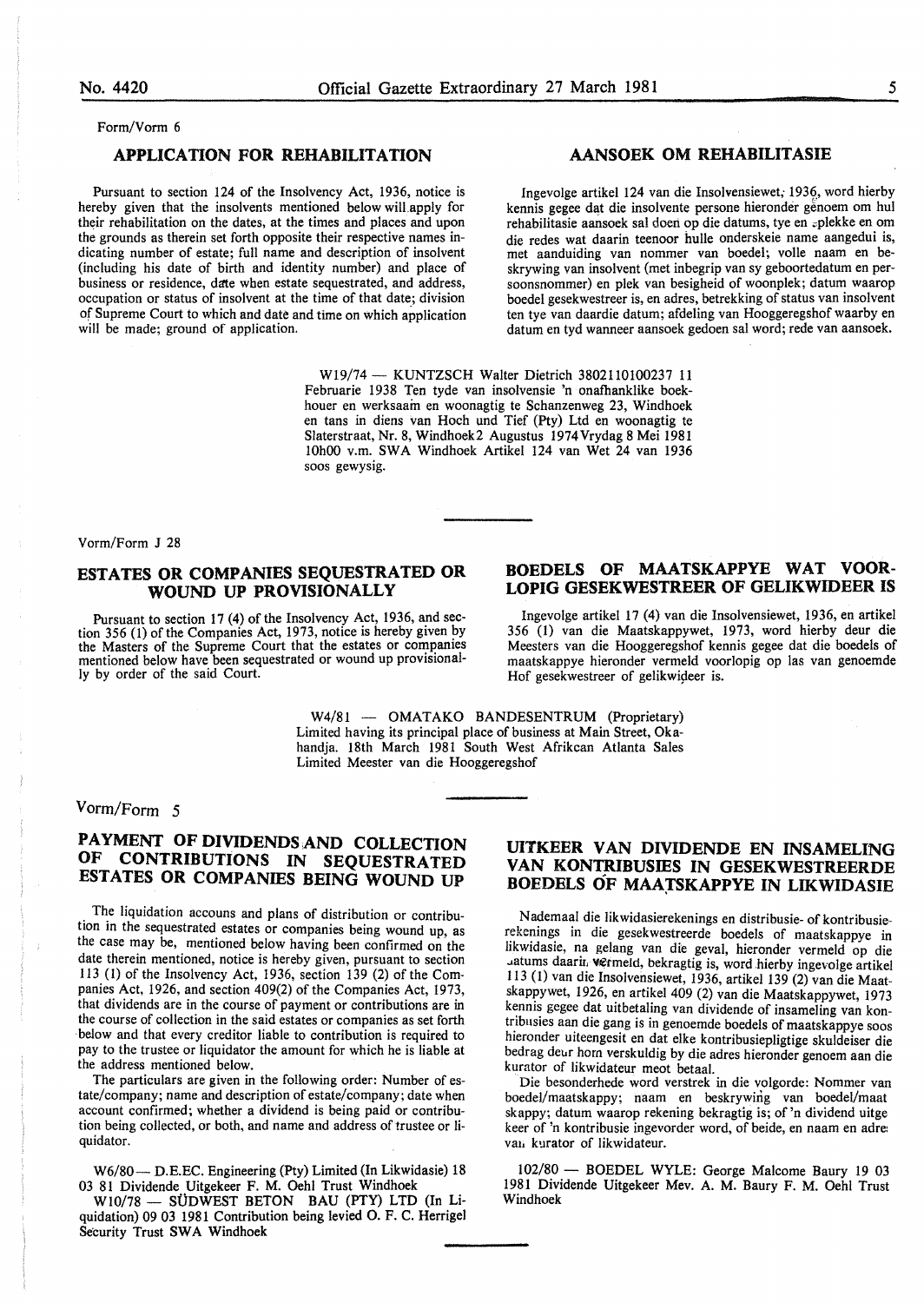Vorm/Form No. 517

#### NOTICE TO CREDITORS IN DECEASED ESTATES

·All persons having claims against the estates specified in the schedule, are called upon to lodge their claims with the executors concerned within a period of 30 days (or otherwise as indicated) from the date of publication hereof.

92/81 - COETZEE Johannes Jacobus 29 12 1912 121229 5011 00 1 Keetmanshoop 17 02 1981 Coetzee Dorothea Elena Standard Bank SWA Ltd Windhoek Windhoek SWA

## Vorm/Form 297

#### NOTICE FOR ELECTION OF EXECUTORS AND/OR TUTORS.

#### ELECTION OF EXECUTORS AND TUTORS

The Estates of the Persons mentioned in the subjoined Schedule being unrepresented, interested, interested parties are hereby given notice by Masters of the Supereme Courts of South Africa, that meetings will be held in the several Estates at the dates, times and places specified, for the purpose of selectings some Person of Persons, for approval by the respective Masters, as fit and proper to be appointed by them as Executors or Tutors, as the case may be.

Meetings in a town in which there is a Master's Office, will be held before the Master; elsewhere they will be held before the Magistrate.

#### SCHEDULE.

 $N.B.$  - Items indicated by a  $*$  on the left hand side, denote the election of a Tutor; otherwise an Executor is to be elected.

#### KENNISGEWING AAN KREDITEURE IN BESTORWE **BOEDELS**

Aile persone wat vorderinge het teen die boedels in die bylae vermeld, word versoek om sodanige vorderings binne 'n tydperk van 30 dae (of andersins soos aangedui) vanaf die datum van publikasie hiervan by die betrokke eksekuteurs in te lewer.

63/81 - DE BARROS Joao Manuel Correia 13 05 1949 490513 01 0025 6 Grootfontein 09 01 81 De Barros Rosa Maria Pinto Standard Bank SWA Bpk Windhoek 30 dae Windhoek Suidwes-Afrika

#### KENNIS VIR VERKIESING VAN EKSEKUTEURS EN/OF VOOGDE

#### VERKIESING VAN EKSEKUTEURS EN VOOGDE

Aangesien die Boedels van die Persone vermeld in onderstaande Bylae nie verteenwoordig is nie, word hierby deur Meesters van die Hooggeregshowe van Suid-Afrika aan bleanghebbendes kennis gegee, dat byeenkomste ten opsigte van die verskillende Boedels op die datums, tye en plekke vermeld, gehou sal word met die doe! om 'n Persoon of Persone te kies vir goedkeuring deur die onderskeie Meesters as geskik en bekwaam om deur bulle aangestel te word as Eksekuteurs of Voogde, na gelang van omstandighede.

In 'n stad waarin 'n Kantoor van 'n Meester is, word die byeenkoms voor die Meester gehou en in ander plekke voor die Landdros.

L.W. - Items aan die linkerkant met 'n \* gemerk, dui aan die verkiesing van 'n Voog; andersins word 'n Eksekuteur gekies.

102/81 - LOUW Isak George Teëlêer 21. 11. 1980 3 April 1981 Meester Windhoek

#### VERLORE DOKUMENTE

Kennis word hiermee gegee ingevolge die Registrasie van Aktes Wet Nr. 47 van 1937, dat die volgende applikante voomemens is om aansoek te doen vir 'n gesertifiseerde afskrif van die genoemde dokument(e) en dat aile persone wat teen die uitreiking van sodanige afskrif beswaar maak hiermee versoek word om dit skriftelik in te dien by die Registrateur van Aktes te genoemde plek, binne vyf weke na die Iaaste publikasie van die kennisgewing. Erf Nr. 117, Outjo Dorp Akte van Transport Nr. 488/1962, gedateer 20 Julie 1962 Janetta Adriana Vermaak (gebore Breedt op 9 November 1914) Weduwee SEKERE Erf Nr. 117, Outjo Dorp GELEE: in die Munisipaliteit van Outjo Registrasie Afdeling "A" GROOT: 1719,46 (Eenduisend Sewehonderd en Negentien Komma Vier Ses) Vierkantmeters. Dr Weder Kruger & Hartmann Windhoek Besware in te dien by die Registrateur van Aktes te Windhoek

Kennis word hiermee gegee ingevolge die Registrasie van Aktes Wet, nr. 47 van 1937, dat die volgende appliaknte voornemens is om aansoek te doen vir 'n gesertifiseerde afskrif van die genoemde dokument(e) en dat aile persone wat teen die uitreiking van sodanige afskrif beswaar maak hiermee versoek word om dit skriftelik in te dien by die Registrateur van Aktes te genoemde plek, binne vyf weke na die Iaaste publikasie van die kennisgewing. Registrasie Afdeling "D" Akte van Transport Nr. 1004/1977 gedateer 7 Julie 1977 Daniel Petrus Jacobus van der Merwe (gebore 24 Desember 1950) SEKERE: Plaas Colorado Oost Nr. 378 Registrasie Afdeling "D" GROOT: 3406,8896 (Drieduisend Vierhonderd en Ses komma Agt Agt Nege Ses) Hektaar Dr. Weder Kruger & Hartmann Windhoek Besware in te dien by die Registrateur van Aktes te Windhoek.